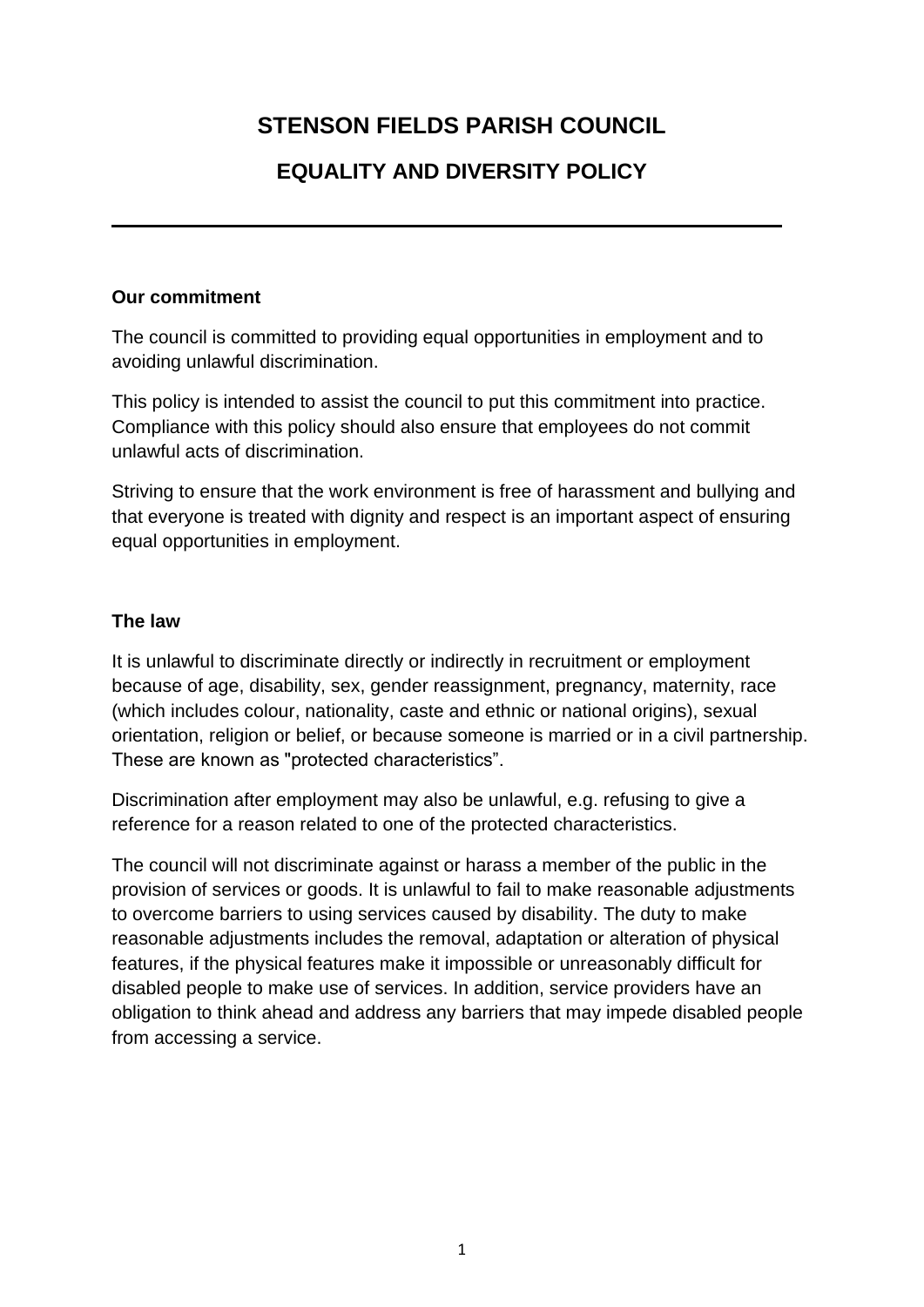### **Types of unlawful discrimination**

Direct discrimination is where a person is treated less favourably than another because of a protected characteristic.

In limited circumstances, employers can directly discriminate against an individual for a reason related to any of the protected characteristics where there is an occupational requirement. The occupational requirement must be crucial to the post and a proportionate means of achieving a legitimate aim.

Indirect discrimination is where a provision, criterion or practice is applied that is discriminatory in relation to individuals who have a relevant protected characteristic such that it would be to the detriment of people who share that protected characteristic compared with people who do not, and it cannot be shown to be a proportionate means of achieving a legitimate aim.

Harassment is where there is unwanted conduct, related to one of the protected characteristics (other than marriage and civil partnership, and pregnancy and maternity) that has the purpose or effect of violating a person's dignity; or creating an intimidating, hostile, degrading, humiliating or offensive environment. It does not matter whether or not this effect was intended by the person responsible for the conduct.

Associative discrimination is where an individual is directly discriminated against or harassed for association with another individual who has a protected characteristic.

Perceptive discrimination is where an individual is directly discriminated against or harassed based on a perception that he/she has a particular protected characteristic when he/she does not, in fact, have that protected characteristic.

Third-party harassment occurs where an employee is harassed and the harassment is related to a protected characteristic, by third parties.

Victimisation occurs where an employee is subjected to a detriment, such as being denied a training opportunity or a promotion because he/she made or supported a complaint or raised a grievance under the Equality Act 2010, or because he/she is suspected of doing so. However, an employee is not protected from victimisation if he/she acted maliciously or made or supported an untrue complaint.

Failure to make reasonable adjustments is where a physical feature or a provision, criterion or practice puts a disabled person at a substantial disadvantage compared with someone who does not have that protected characteristic and the employer has failed to make reasonable adjustments to enable the disabled person to overcome the disadvantage.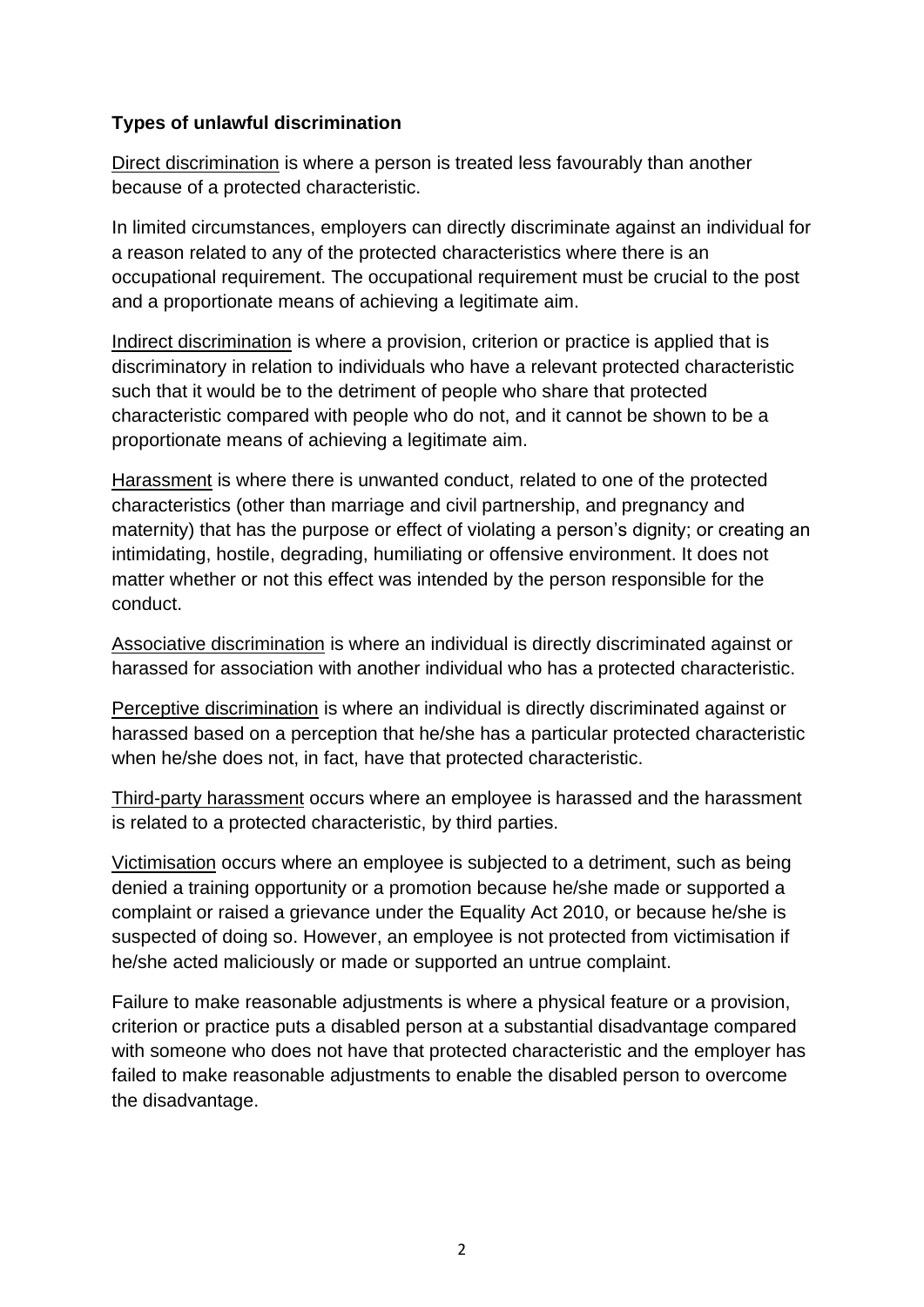## **Equal opportunities in employment**

The council will avoid unlawful discrimination in all aspects of employment including recruitment, promotion, opportunities for training, pay and benefits, discipline and selection for redundancy.

#### **Recruitment**

Person and job specifications will be limited to those requirements that are necessary for the effective performance of the job. Candidates for employment or promotion will be assessed objectively against the requirements for the job, taking account of any reasonable adjustments that may be required for candidates with a disability. Disability and personal or home commitments will not form the basis of employment decisions except where necessary.

#### Working practices

The council will consider any possible indirectly discriminatory effect of its standard working practices, including the number of hours to be worked, the times at which these are to be worked and the place at which work is to be done, when considering requests for variations to these standard working practices and will refuse such requests only if the council considers it has good reasons, unrelated to any protected characteristic, for doing so. The council will comply with its obligations in relation to statutory requests for contract variations. The council will also make reasonable adjustments to its standard working practices to overcome barriers caused by disability.

#### Equal opportunities monitoring

The council will monitor the ethnic, gender and age composition of the existing workforce and of applicants for jobs (including promotion), and the number of people with disabilities within these groups, and will consider and take any appropriate action to address any problems that may be identified as a result of the monitoring process.

The council treats personal data collected for reviewing equality and diversity in accordance with the data protection policy. Information about how data is used and the basis for processing is provided in the council's privacy notices.

#### **Dignity at work**

The council has a separate dignity at work policy concerning issues of bullying and harassment on any ground, and how complaints of this type will be dealt with.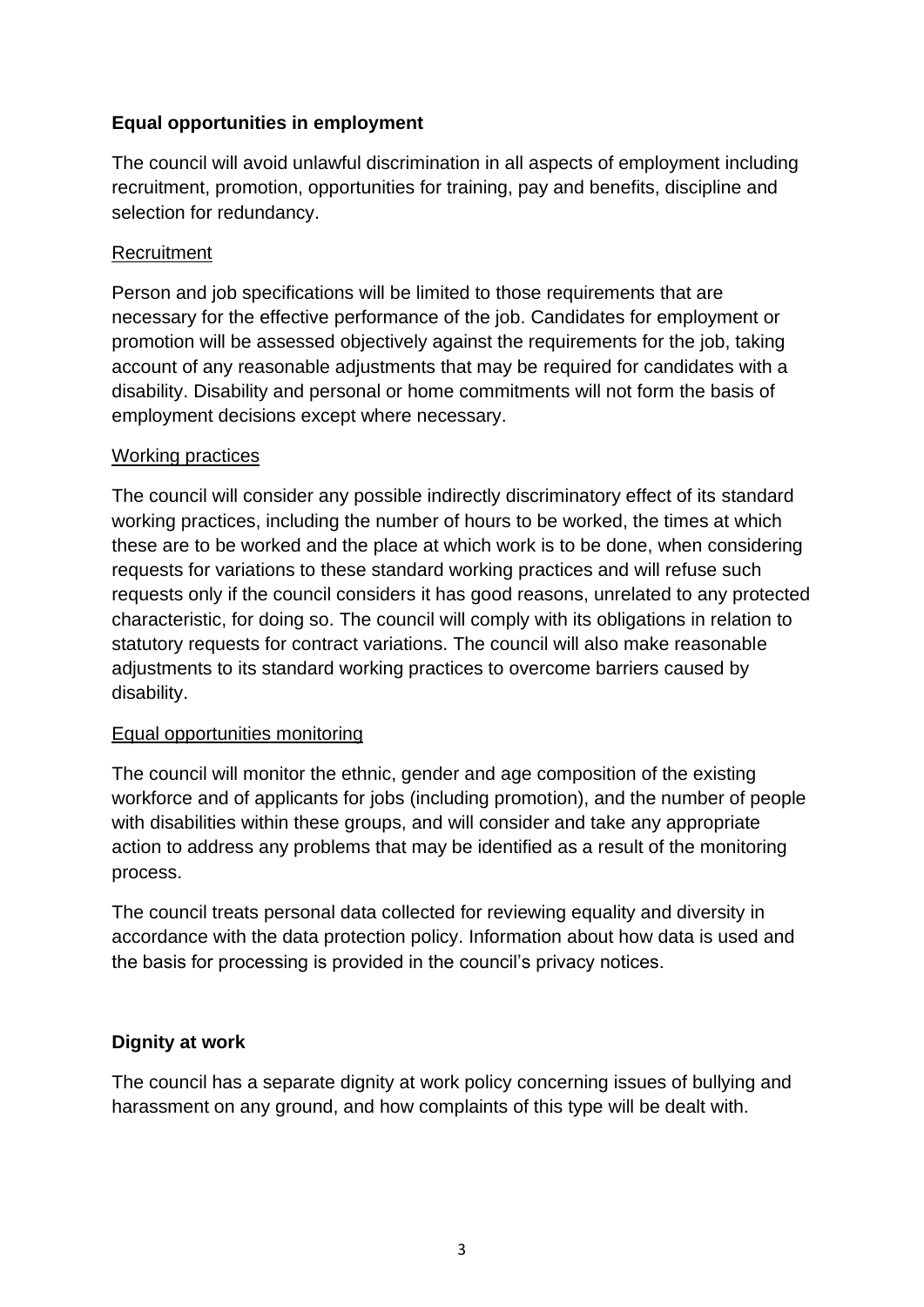### **People not employed by the council**

The council will not discriminate unlawfully against those using or seeking to use the services provided by the council.

You should report any bullying or harassment by suppliers, visitors or others to the council who will take appropriate action.

# **Training**

The council will [provide training in/raise awareness of] equal opportunities to those likely to be involved in recruitment or other decision making where equal opportunities issues are likely to arise.

The council will [provide training to/raise awareness of] all staff engaged to work at the council to help them understand their rights and responsibilities under the dignity at work policy and what they can do to help create a working environment free of bullying and harassment. [The council will provide additional training to managers to enable them to deal more effectively with complaints of bullying and harassment.]

## **Your responsibilities**

Every employee is required to assist the council to meet its commitment to provide equal opportunities in employment and avoid unlawful discrimination. Employees can be held personally liable as well as, or instead of, the council for any act of unlawful discrimination. Employees who commit serious acts of harassment may be guilty of a criminal offence.

Acts of discrimination, harassment, bullying or victimisation against employees or customers are disciplinary offences and will be dealt with under the council's disciplinary procedure. Discrimination, harassment, bullying or victimisation may constitute gross misconduct and could lead to dismissal without notice.

# **Grievances**

If you consider that you may have been unlawfully discriminated against, you should use the council's grievance procedure to make a complaint. If your complaint involves bullying or harassment, the grievance procedure is modified as set out in the dignity at work policy.

The council will take any complaint seriously and will seek to resolve any grievance that it upholds. You will not be penalised for raising a grievance, even if your grievance is not upheld, unless your complaint is both untrue and made in bad faith.